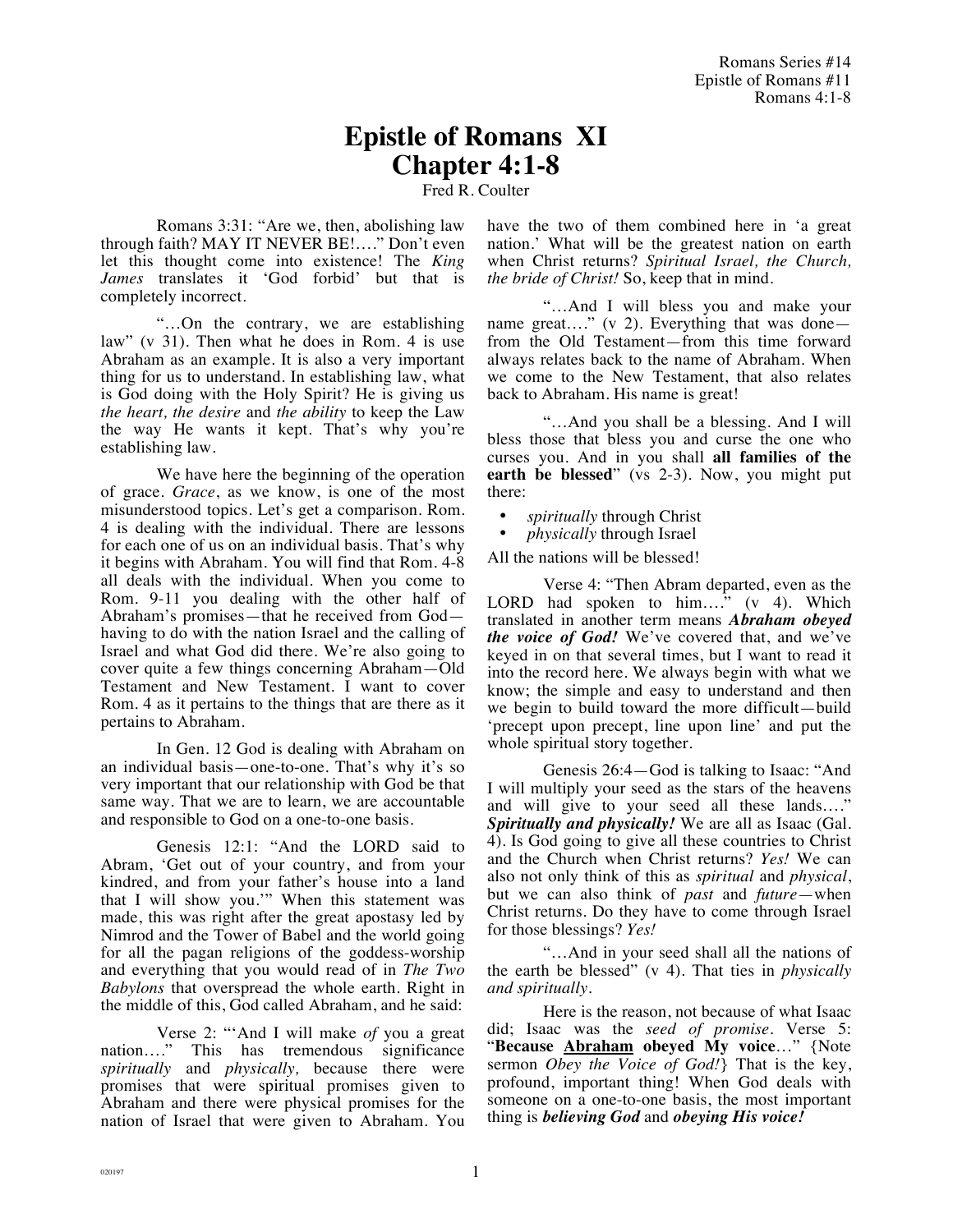Romans Series #14 Epistle of Romans #11 Romans 4:1-8

"…and **kept My charge**… [whatever God would say emphatically to do] …**My commandments, My statutes**, and **My laws**" (v 5).

Who's laws are they? *God's!* Since the covenant to Israel was based on the promise given to Abraham, and God gave laws to Israel, what did God say concerning His laws that He gave to Israel?

• Whose were they? *They were God's laws!*

• Do you suppose that God gave one set of laws to Abraham and his household and a different set of laws to Israel? *Of course not! No!*

Since everyone likes to think there was no law until it was given at Sinai, they're dealing with a period of 2,500 years. Do you suppose that God would allow the world to go without His laws and commandments for a little over half of the whole history of the world? *No!* 

Let's go to Exodus and we will clear up another little problem. Let's see the first thing that God told Moses when He called him. This is the story of the 'burning bush.'

Exodus 3:4: "And the LORD saw that he had turned aside to see. God called to him out of the midst of the bush, and said, 'Moses! Moses!' And he said, 'Here I *am*.' And He said, 'Do not come near here. Put off your sandals from your feet, for the place on which you stand *is* Holy ground'" (vs 4-5).

The ground was Holy because God's presence was there. Same way with us; we're a Holy people because we have the Spirit of God in us.

Verse 6: "And He said, 'I *am* the God of your fathers, the God of Abraham, the God of Isaac, and the God of Jacob.'…. [even in beginning to deal with Israel, it goes back to Abraham] …And Moses hid his face, for he was afraid to look upon God" (vs 4-6).

Verse 13: "And Moses said to God, 'Behold, *when* I come to the children of Israel, and shall say to them, "The God of your fathers has sent me to you," and they shall say to me, "What *is* His name?" What shall I say to them?' And God said to Moses, 'I AM THAT I AM.'…."

That is very important, especially when you get into the Gospel of John and into the book of Revelation. {note sermon *I AM That I AM*}. This literally means *I will be what I shall be.* In other words, whenever God begins dealing with someone, He has a name that goes with the covenant. We're going to see this in just a minute.

"…And He said, 'Thus you shall say to the

children of Israel, "I AM has sent me to you."' And God said to Moses again, 'You shall say this to the children of Israel, "The LORD God of your fathers, the God of Abraham, the God of Isaac, and the God of Jacob, has sent me to you. This *is* My name forever, and this *is* My title from generation to generation"'" (vs 14-15). However, when He was dealing with Abraham, Isaac and Jacob, you find something a little different.

Exodus 6:1 "And the LORD said to Moses, 'Now you shall see what I will do to Pharaoh; for with a strong hand he shall let them go, and with a strong hand he shall drive them out of his land.' And God spoke to Moses, and said to him, 'I am the LORD. And I appeared to Abraham, to Isaac, and to Jacob *as* God Almighty… [El Shaddai] …But I was not known to them *by* My name JEHOVAH [YHVH]" (vs 1-3).

That's important for us to understand. That also helps substantiate that not only did Moses bring together certain documents, to bring the book of Genesis together, but that he also wrote in there the YHVH because God was not known by that name until He began dealing with the children of Israel. At least to say, Abraham, Isaac and Jacob did not know Him by the name Jehovah, but El Shaddai or God Almighty. So that's another thing for 'sacred namers' to remember. If you want to get back really to the faith once delivered, why not just go to El Shaddai.

Again, God reiterates, after the children of Israel sinned (Ex. 32), and He told them He would eliminate all the children of Israel and He would do it through Moses. This is what He said to Moses when He said that He would fulfill His promise through him.

Exodus 33:1: "And the LORD said to Moses, 'Depart, go up from here, you and the people whom you have brought up out of the land of Egypt, to the land which I swore to Abraham, to Isaac, and to Jacob, saying, "To your seed I will give it."'"

Moses intervened and God said, 'Okay'— He would do it. However, in Exo. 32, He said, before Moses intervened, 'Stand aside and I'll fulfill My promise through you.' Again, He reiterates Abraham, Isaac and Jacob.

Deuteronomy 1:8—just before they're ready to go into the *promised land*, He does exactly the same thing again: "Behold, I have set before you the land. Go in and possess the land which the LORD has sworn to your fathers, to Abraham, to Isaac, and to Jacob, to give to them and to their seed after them."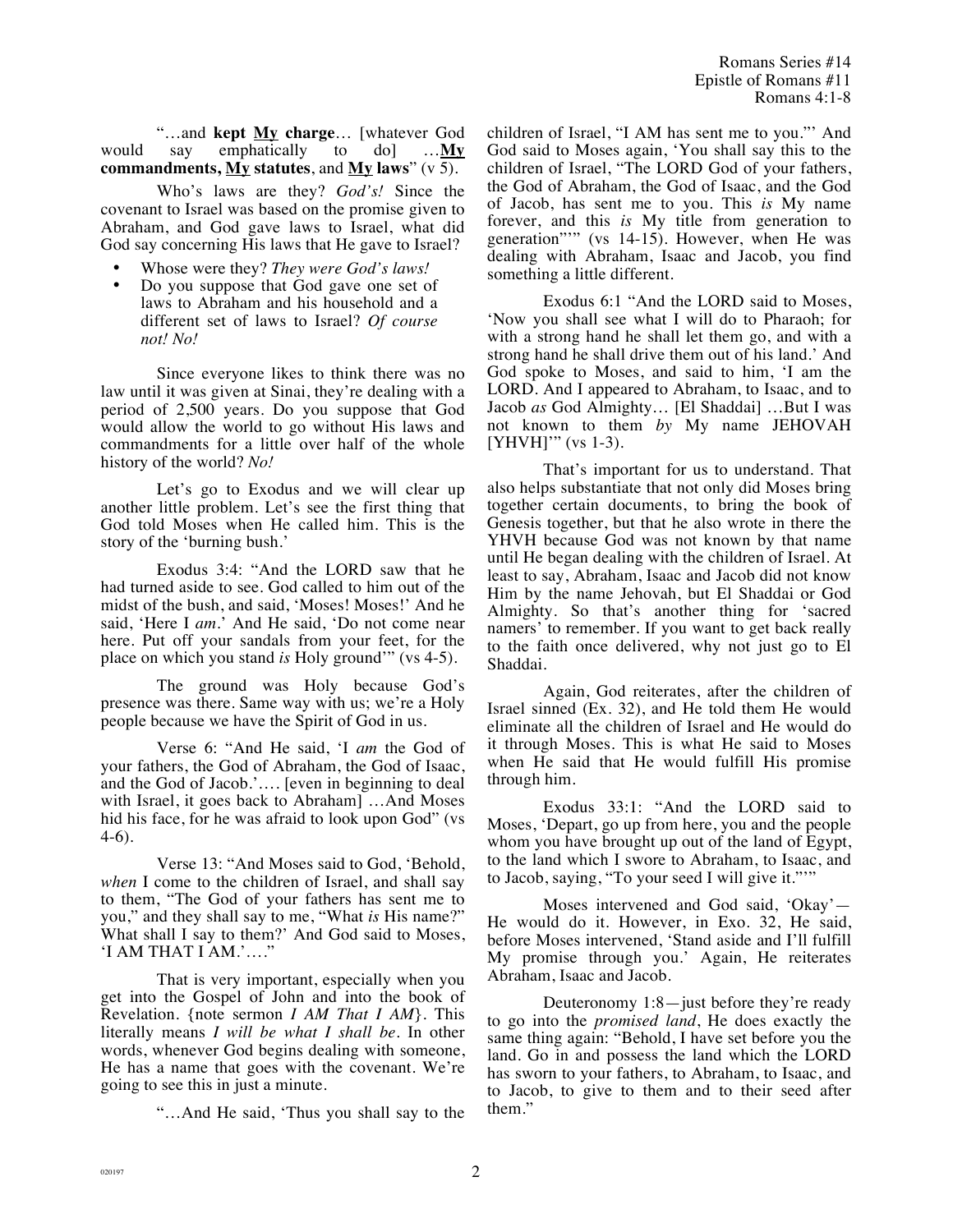Whenever God does anything major, it is 'Abraham, Isaac and Jacob'—always! Going back to the fathers. That would be an interesting study for you to do: look up all the places where it says *Abraham, Isaac and Jacob* in the Old Testament and the New Testament. I think you will be quite shocked at how many times it's mentioned.

Let's come to the New Testament now, the book of Luke, chapter one. I don't think that we have noticed this before quite in this way, in relationship to the prayer of Mary. Notice that Mary had to also have understanding of the Scriptures. She also had to have understanding of the prophecies. She also had to understand what God was doing.

Luke 1:46: "Then Mary said, 'My soul magnifies the Lord, and my spirit has exalted in God my Savior; for He has looked upon the humble estate of His handmaid; for behold, from this time forward all generations shall count me blessed, because the Mighty One has done great things to me, and Holy *is* His name; and His mercy *is* toward those who fear Him, from generation to generation. He has worked strength with His arm; He has scattered *the* haughty in *the* imagination of their hearts. He has put down rulers from thrones, and has exalted *the* lowly. He has filled *the* hungry with good things, and *the* rich He has sent away empty. He has helped His servant Israel, in remembering *His* mercy, exactly as He spoke to our fathers, to Abraham and to his seed forever.'" (vs 46-55). So, even Mary knew!

What I want to do with this is show that it began with Abraham; everything else continued with Abraham through Isaac, through Jacob, through Israel and they all refer back to Abraham and to 'Abraham, Isaac and Jacob.' Mary did exactly the same thing here. It's very important for us to understand this, when we realize how God deals with each of us on an individual basis. There's a reason for it.

Romans 4:1: "What then… [this then is answering the question concerning how you establish law] …shall we say *that* **our father Abraham**…"

Notice that he didn't go to Jacob. He didn't go to Benjamin, because Benjamin was the tribe from which Paul was a descendant of. So, even New Testament grace, and all New Testament theology is based upon Abraham.

"…has found with respect to *the* flesh? For if Abraham was justified by works… [we've covered in great detail *works of law*] …he has a basis for boasting, but not before God. For what does the Scripture say? 'And Abraham believed God, and it was imputed to him for righteousness.'" (vs 1-4). That makes it much easier to understand.

If you agree to work for someone for 'thus and such' amount of money, and you have a contract which you signed, or you have a verbal agreement to which you have agreed, are not those things due you upon completion of work? Is it not then an obligation? *You cannot obligate God by what you do!* So this is not an employer/employee contractual labor contract agreement. This is beginning to bring us into the understanding of grace.

Verse 4: "Now, to the one who works, the reward is not reckoned according to grace; rather, *it is reckoned* as a debt."

Now we are talking about something entirely different. Now we are talking about how God makes an individual right—put in right standing with Him—because God will only deal with those people that He puts in right standing with Himself *on an individual basis;* that's what we're talking about here.

Verse 5: "But to the one who does not work, but believes in Him…" Not only do you have to believe what God says, you have to believe on Him—the Father and Christ

"…**Who justifies the ungodly**, his faith… [because of believing] …is reckoned for righteousness" (v 5).

There's quite a bit in here. 'Righteousness' means *right standing with God the Father in heaven above* because of being justified. Let's cover "…Who is justifies the ungodly…"

- Does that mean that God—even looking at the wicked in the world—automatically justifies the ungodly? *NO! Something has to be done!*
- Is it a work? *It can't be a work, because you're not going to obligate God!*
- What is it that a sinner has to do? *Repent!*

That is an action, but it is an action from *the heart! From within!* That cannot be purchased. That has to be something that you choose; something from your innermost being that you do.

Here's a little lesson for us in this. It has to be something that you choose to do, *to do the will of the Father.* Here's a comparison. This is based upon *belief* and *action*: Christ was asking the Pharisees that were gathered around Him:

Matthew 21:28: "'But what do you think? A man had two sons, and he came to the first one and said, "Son, go work in my vineyard today." And he answered *and* said, "I will not"; but afterwards he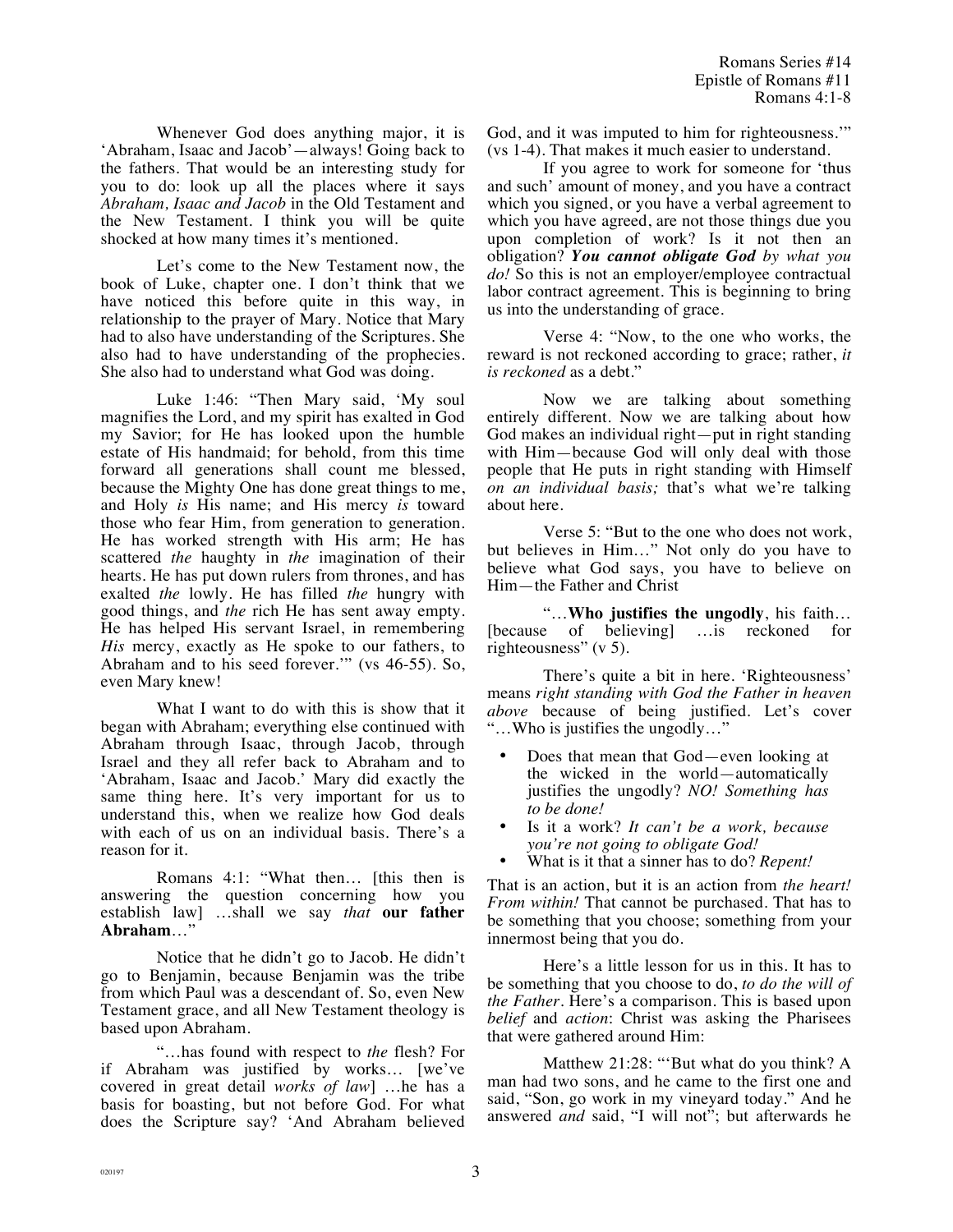repented *and* went. Then he came to the second *son and* said the same thing. And he answered *and* said, "Sir, I will *go*"; but he did not go. Which of the two did the will of the father?' They said to Him, 'The first *one*.' Jesus said to them, 'I tell you truly, the tax collectors and *the* harlots are going into the Kingdom of God before you **before you**'" (vs 28- 31)—because the tax collectors and harlots repented.

Verse 32: "For John came to you in *the* way of righteousness, and you did not believe him; but the tax collectors and *the* harlots believed him. Yet, you, after seeing *this*, did not afterwards repent and believe him." There is a clear example that God is not going to justify anyone *unless there is repentance and action based upon that repentance,* and *it must be from the heart!*

It's very interesting, when you talk about the scribes and the Pharisees, not only were they unclean in what they did, but Jesus said they were 'unclean within'; like sepulchers. That's why the New Covenant has to do with *the heart*. God wants

- a change of heart
- a change of mind<br>• a belief in Christ
- a belief in Christ

Here's how there is repentance. David's repentance after the affair with Bathsheba. This is really a tremendous example of the right kind of repentance.

Psalm 51:1: "Have mercy upon me, O God, according to Your loving kindness; according to the greatness of Your compassion, blot out my transgressions. Wash me thoroughly from my iniquity… [internally, mentally, spiritually] …and **cleanse me from my sin,** for I acknowledge my transgressions, and my sin is ever before me" (vs 1- 3).

When you sin like David did, that sin just kind of beats in the forefront of your mind constantly, especially when God leads you to repentance and you come to see how evil the evil really is. Then you realize that it's ever before you.

Verse 4: "Against You, You only, have I sinned…" Let's understand something here. You can sin against an individual, because you violate them one way or the other. But that sin is still against God. Did not David do that with Bathsheba and the killing of her husband, causing Joab to put him in the forefront of the battle and the whole deceptive thing to try and cover it? *Yes!* You can even sin against your own body, as Paul says if you commit adultery, fornication (1-Cor. 6). And sinning against your own body means that you can reap all of those things that comes from fornication, every bit of it: mental turmoil, possibility of disease, everything that goes along with it. You sin against your own

body, but *ALL sin is against God!* Repentance has to begin by going to God and then you go to your brother.

"…and done evil in Your sight, that You might be justified when You speak and be in the right when You judge. Behold, I was brought forth in iniquity..." (vs  $4-5$ ).

Talking about having the *law of sin and death* within him. His mother did not commit adultery and then conceive David, but this is just talking about the whole sinful nature of human nature.

"…and in sin did my mother conceive me. Behold, You desire Truth in the inward parts… [that's what God wants cleaned up] ...and in the hidden part You shall make me to know wisdom. Purge me with hyssop, and I shall be clean; wash me, and I shall be whiter than snow" (vs 5-7). You can tie this in with Isa. 1, when God calls upon Israel to repent.

Verse 8: "Make me to hear joy and gladness… [because after repentance it brings forth the joyful fruits of righteousness afterwards] …that the bones, which You have broken, may rejoice. Hide Your face from my sins, and blot out all my iniquities. Create in me a clean heart, O God, and renew a steadfast spirit within me" (vs 8-10).

That's the kind of repentance that God wants. When it talks about God justifying the ungodly, that's what it means. When the ungodly, as David was in his behavior with this and what he did, when he repented then God forgave him.

Romans 4:5: "…Who justifies the ungodly… [upon repentance] …his faith is reckoned for righteousness." Put in right standing with God. You believe in God the Father and Jesus Christ and accept that sacrifice and let God apply that to you. That is counted as *righteousness*. It doesn't mean that you do not keep the commandments of God, of course you do! But this *righteousness* is a great *right standing with God!*

Verse 6: "Even as David also declares the blessedness of the man to whom God imputes righteousness separate from works."

What is the difference between *repentance* and *a work*? *Repentance* comes from the heart and that's toward God on an individual one-to-one relationship. *A work* would be like for the Catholics, do so many 'hail Marys' and 'our fathers.' Or like the Jews, when one sins he should go out and do good works to compensate for it. That is the difference. You could do the work without repentance and then go to God and say, 'I have done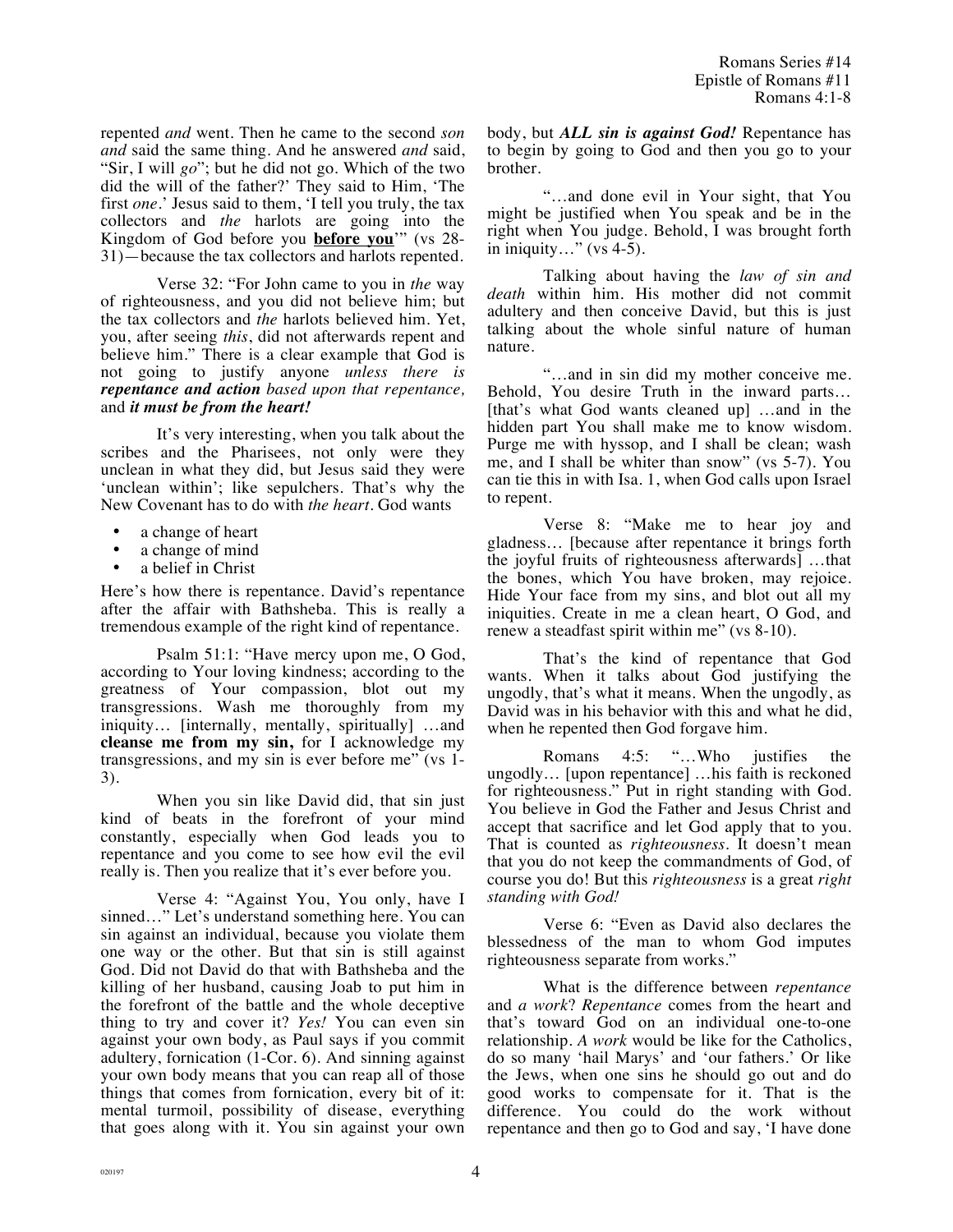this, therefore, You must accept me.' *NO!* God is saying, 'I want the inside clean, I want the heart clean, I want the repentance from the inside.' So, that's separate from works.

Verse 7: "Blessed are *those* whose transgressions are forgiven, and whose sins are covered. Blessed *is the* man to whom *the* Lord will not impute *any* sin" (vs 7-8).

Let's see how this operates. This is where this quote is taken from; Psalm 32:1: "Blessed is the man whose transgression is forgiven, whose sin is covered. Blessed is the man to whom the LORD does not impute iniquity, and in whose spirit there is no guile" (vs  $1-2$ ).

You can see what this repentance does. where "…there is no guile" means *taken away all the inner hypocrisy!* There is no secret agenda. There is no saying one thing with your mouth and then denying it with your heart, *that's guile!*

Verse 3: "When I kept silent, my bones wore away through my groaning all the day long, for by day and by night Your hand was heavy upon me… [correction to lead him to repentance] …my strength was sapped as in the heat of summer. Selah" (vs 3-4)—think on this!

So, God's hand was heavy to bring him to repentance. It is God, as we saw (Rom 2:4) that it is 'graciousness of God which leads you to repentance'—true, deep heartfelt repentance, *God leads you to.*

Verse 5: "I acknowledged my sin to You… [you're not to confess your sins to a priest; *to God!*] …and my iniquity I have not hidden. I said, 'I will confess my transgression to the LORD,' and You forgave the iniquity of my sin. Selah…. [stop, think and meditate on this] …For this *reason* let every godly one pray to You in a time when You may be found…" (vs 5-6).

That says an awful lot, too. That there's a time to repent and there's a time to change—when God may be found! There are going to be an awful lot of people, I'm afraid, that are going to find there's going to come a time when God will not hear, when He cannot be found. Just like He told Jeremiah, 'Don't pray for this people. Don't raise up a voice, I won't listen to you.'

"…surely in the floods of great waters they shall not come near him. You are my hiding place… [righteousness/right standing with God] …You shall preserve me from trouble; You shall encircle me with songs of deliverance. Selah. *You said*, 'I will instruct you… [this is coming from God—He's going to instruct us] …and teach you in the way which you should go; I will counsel you, My eye shall be upon you. Be not like the horse, or like the mule, which have no understanding—which must be harnessed with bit and bridle, else they will not come near you'" (vs 6-9).

In other words, don't be like a horse or a mule. What's that old saying: How do you get a mule to understand? *You hit them right between the eyes with a two-by-four!* Unfortunately, there are a lot of people today that not even the two-by-four is doing any good. They say, 'You're speaking evil of me.' *No!* It's a call to repentance. The next thing to happen is that God will build a fire under them.

Notice what happens if you act like a horse or a mule, v 10: "The wicked has many sorrows… [because they don't repent and they refuse to heed.] …but His steadfast love surrounds him who trusts in the LORD." Think how many times the mercy of God, through His angels, has protected us, and God just kept us from a lot of stupidity and evil and wretchedness; just taking us out of the way. We don't know! I think at the resurrection we'll find out many, many times!

Verse 11: "Be glad in the LORD and rejoice, you righteous; and shout for joy, all you upright **in heart**"—because you've had the heartcleaning.

In this kind of repentance and the kind of justification that God wants to give, God wants you to repent when you know that you have sinned. If you wait until you're right, which is a contradictory statement. If you sin and then say 'I can't pray because I've sinned.' or 'I'll go to God when I make myself right.' We've all done that—haven't we? But it needs to dawn on us: How can we, as individuals, make ourselves right and then go to God and say, 'God, I've made myself right, now You forgive me for this sin.' What are you trying to do? *You're trying to earn forgiveness!* That is *a work!* That's why you have to repent.

As soon as you know you have sinned, repent in that instant! That's what you need to do. I'll tell you what, if you think you're going to wait until your right, I'll guarantee you one thing: You're going to be miserable. You are going to be depressed. You are going to feel cutoff because you are. You can't make yourself right. Can you, with what you do, do the work of the sacrifice of Christ? *No!* So therefore, you can't make yourself right, because the only thing that makes you right is repentance.

Psalm 86:1: "Bow down Your ear, O LORD, answer me, for I am poor and needy…. [all of us all the time] …Preserve my soul, for I am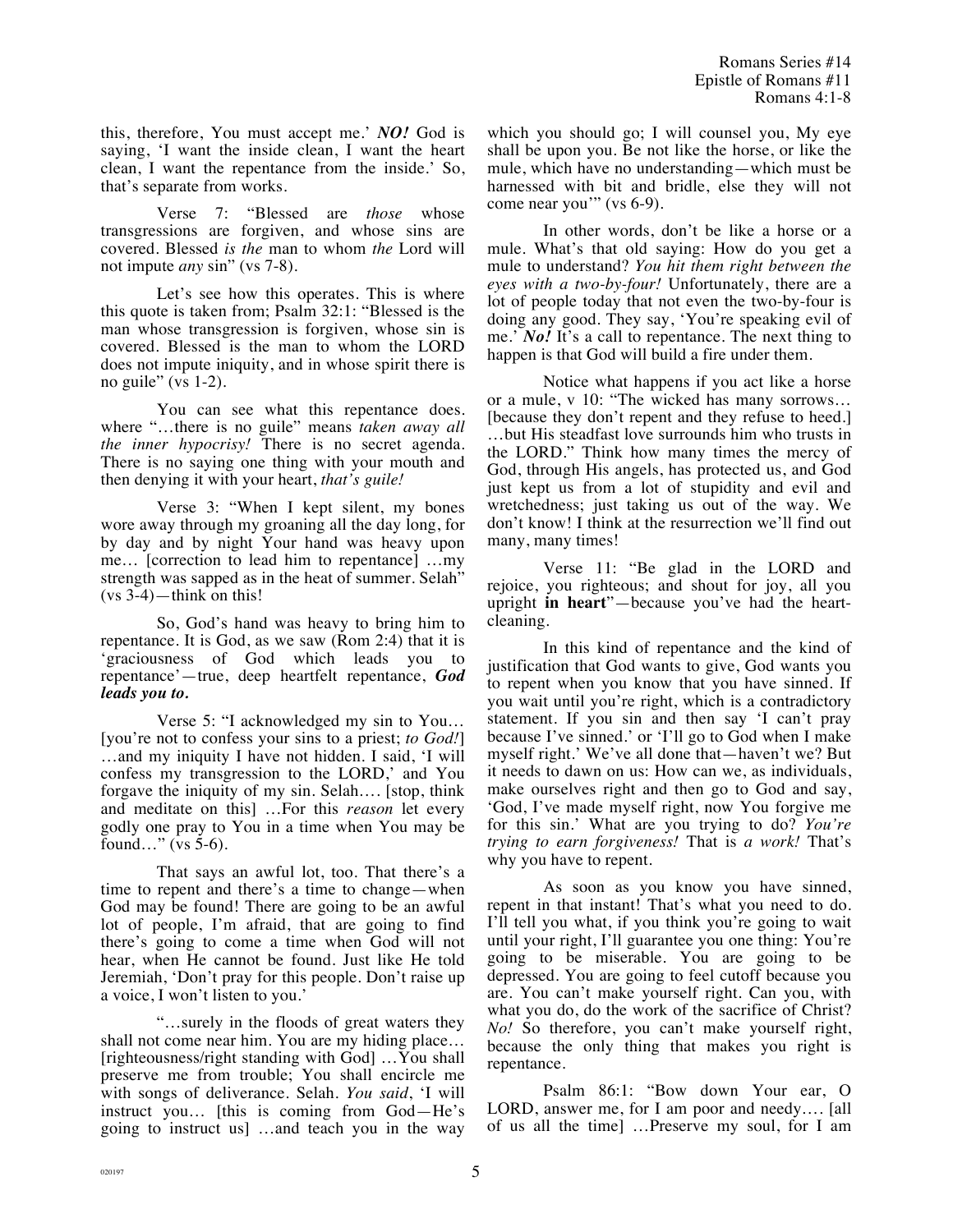Holy… [chosen of God and have God's Spirit] …O You my God, save Your servant who trusts in You. Be merciful to me, O LORD, for I cry unto You all day long. Rejoice the soul of Your servant, for to You, O LORD, do I lift up my soul, for You, **LORD, are good**… [gracious] …**and ready to forgive**…" (vs 1-5). God has given a promise that if you repent He will forgive. {note booklet: *Grace of God*}

"…**and rich in mercy** to all those who call upon You. Give ear, O LORD, to my prayer, and attend to the voice of my supplications. In the day of my trouble I will call upon You, for You will answer me" (vs 5-7). Don't wait until the trouble overwhelms you.

## (go to the next track)

## *Call on God first! Look to Him!*

Psalm 85:1: "O LORD, You have shown favor to Your land; You have brought back Jacob from exile." This is also a prophecy of the bringing of Israel together again.

Verse 2: "You have forgiven the iniquity of Your people; **You have covered all their sins**. Selah…. [only God can do that] …You have taken away all Your wrath; You have turned from the fierceness of Your anger…. [Joel 2 & 3] …Restore us, O God of our salvation, and cause Your anger toward us to cease. Will You be angry with us forever? Will You draw out Your anger to all generations?…. [sometimes if you neglect God you'll feel like that] …Will You not give us life again, so that Your people may rejoice in You? Show us Your mercy, O LORD, and grant us Your salvation. I will hear what God the LORD will speak; for He will speak peace to His people, and to His saints, but let them not **turn again to folly**" (vs 2-8).

Oh my, that's sure a good warning today. Don't let the people of God "…**turn again to folly**."

Verse 9: "Surely His salvation is near to those who fear Him, so that glory may dwell in our land. Mercy and Truth have met together; righteousness and peace have kissed each other. Truth shall spring out of the earth, and righteousness shall look down from heaven. Yea, the LORD shall give that which is good, and our land shall yield its increase. Righteousness shall go before Him and shall set us in the way of His steps" (vs 9-13)—so that we follow and walk in His steps.

Let's show that in the New Testament. I think it's very important for us to realize that the New Testament consistently carries forward all of those things that we find in the Old Testament. Many of those things concerning repentance and salvation in the Old Testament are prophecies for what is happening today. This ties in with the kind of relationship—the one-to-one relationship—that God wants us to have is tied in with Abraham, and the lesson that we are going to learn in Rom. 4.

1-John 1:6 "If we proclaim that we have fellowship with Him, but we are walking in the darkness, we are lying to ourselves, and we are not practicing the Truth. However, if we walk in the Light, as He is in the Light, *then* we have fellowship with one another…" (vs 6-7)—individual relationships, the fellowship with God the Father and Jesus Christ first and then one with another second

"…and **the blood of Jesus Christ, His own Son, cleanses us from all sin**…. [*every* sin] …If we say that we do not have sin… [therefore, we don't need to repent] …we are deceiving ourselves, and the Truth is not in us" (vs 7-8). Tie that in with what we just covered in Psa. 51—He wants Truth in the inward parts; what we covered there in Psa. 85-86 about Truth inside.

Verse 9: "If we confess our own sins… [repentance to God through Christ] …He is faithful… [unwavering] …and righteous [just], to forgive us our sins, and to **cleanse us from all unrighteousness**."

That's what it means that God 'justifies the ungodly' upon repentance—that's what it's talking about. The Jews, for Judaism, mock this and say, 'Well, we don't read in the Old Testament that God justifies the ungodly.' They don't go through the whole operation of how it's done. You will see that Judaism says you have to be your own redeemer.

Verse 10: "If we say that we have not sinned, we make Him a liar…" You talk about the height of sin; making God a liar! People can make God a liar in many ways, by saying:

- God didn't mean this when He said thus and such
- God didn't mean that we were to keep the Sabbath
- God didn't mean we were to keep the Holy Days

What you're doing, you're saying God is a liar. We're going to have to really get these things straight and lay it out for everyone to understand.

"…and His Word is not in us" (v 10). How can you have *the Word of God in you* if you make God a liar? If God is true and Holy and righteous, and perfect, and you make Him a liar, is God going to stand still for that? Is any man going to continue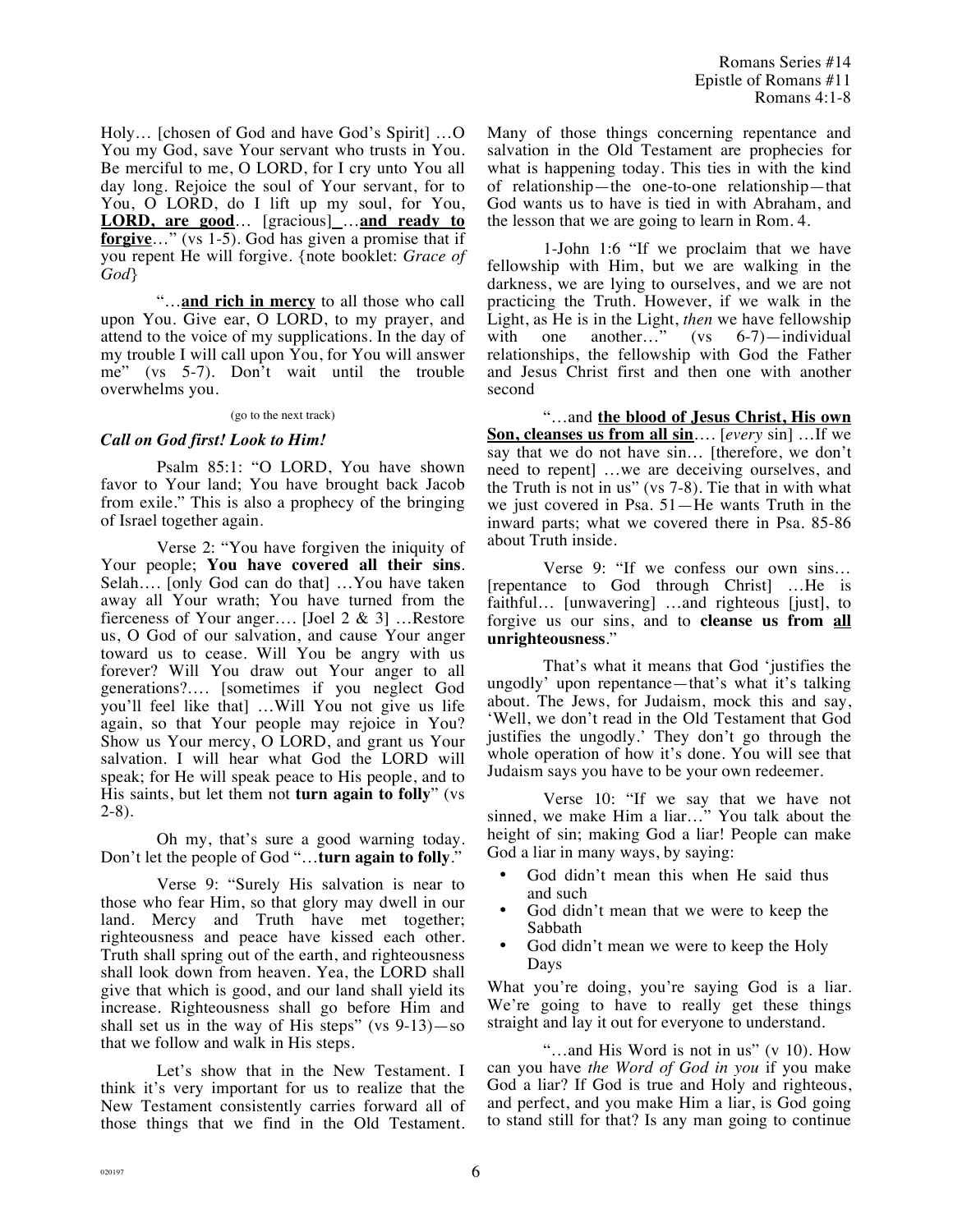in that without some kind of punishment and recompense upon them? *NO! Without a doubt it's going to come!* Hopefully, they will repent and understand their sins and recover themselves from that.

Let's show that this is something that we need to consider every single day and every single time that we pray. Has to do with our prayers.

Matthew 6:9: "Therefore, you are to pray after this manner: "Our Father, Who *is* in heaven, hallowed be Your name; Your kingdom come; Your will be done on earth, as *it is* in heaven'" (vs 9-10)

When you are praying 'Your will be done on earth'—what does that mean? *Right here on the earth!* But when you are particularly praying that; that is that *God's will be done in your life,* that on an individual basis is what it means. God's will is going to be done on the earth, without a doubt! There's no way it's not going to be done, so that means *in your own life.* 

Verse 11: "Give us this day our daily bread; and forgive us our debts, as we also forgive our debtors" (vs 11-12). We need forgiveness everyday. Why? *We still have the law of sin and death in us!* I doubt if there is one day we could ever say, 'I have lived a perfect day today.' I will not be raising my hand on that one!

Verse 13: "And lead us not into temptation, but rescue us from the evil one…." Notice how that follows right on the heels of forgiving our debts and our sins.

"'…For Yours is the Kingdom and the power and the glory forever. Amen.'…. [notice that it doesn't stop right there]: …For, if you forgive men their trespasses, your heavenly Father will also forgive you" (vs  $11-14$ ).

Notice how much this forgiveness and repentance is to involve; not just for the self. It's one thing to say, 'Father, forgive me, but not him.' If God grants forgiveness to you, don't you want God to grant that to someone else? Should you not be willing to forgive someone else? *Yes!* It's also based upon our choices and our decision.

This thing of justifying the ungodly has quite a bit more to do than just the flat statement of it. This has to do with your interaction of other people, more than just people in general. You don't have to ask God to forgive the grocer down the street that you just walk in and buy something from, because he hasn't done anything to you. If he rips you off and overcharges you \$20 and you go down and try and get that taken care of, and he does do it, then you forgive him and so forth.

Quite a discussion here on what it means to forgive men their trespasses and if you don't then God won't forgive you. Does that mean that you forgive someone as Bill Cosby already forgave the man who killed his son, though they don't know who it is. That's fine; I hope that he really has. That doesn't mean that the killer won't be brought to justice, nor will justice not be executed upon him. Also, it has to do with Matt.  $18$ —if your brother sins against you and repents then you will forgive him 'seven times seventy." *There has to be repentance involved in it!*

What if there is someone who does not repent and has done some terrible, evil, personal things to you—how do you handle that? You ask God to give you a forgiving heart so that *when* or *if* they repent, you will be able to forgive that individual. The reason is, *God does not want you to go around carrying these burdens of unforgiveness in your heart, because that's where bitterness comes from.* That's why all of these things are very important. That's why this thing of coming to God, where He justifies you, grants you His Spirit, leads you to repentance, all come together in this. It's not just that single statement—*all of it!* That's why you have to put together *all* of the Word of God so that you have a full understanding.

Classic example: Many people have never forgiven Herbert Armstrong for what he did. They have remained bitter, hostile, angry—you can put any name in there you want, but I use that one because many are familiar with it. I talked to one man on the phone and as soon as I mentioned his name, BAM! it was nothing but bitterness, hatred and a diatribe—I couldn't believe it! Did his lack of forgiveness to Herbert Armstrong cause him great problems with God and other people? *Yes!* Now then, the reason you are to forgive someone like that, or anybody, is because God may lead the individual to repentance. I'm sure that God led Herbert Armstrong to repentance. This is what set that man afire when I said it, because he couldn't conceive that God would lead him to repentance.

Just go back and read 1-Chron. 35 about Manasseh. God can lead anyone He desires to repentance, if they have a willing heart. I think that Herbert Armstrong did, and I think that he repented. Now what are all these bitter people—who are hostile and angry against him—going to do? That's why Paul has given this. Then on a personal, individual basis—problems with a marriage, with husband/wife, with divorce—that are lying deep in the bosom. There has to be an attitude of forgiveness toward that individual so that if and when they repent then you can go ahead and say 'I forgive you,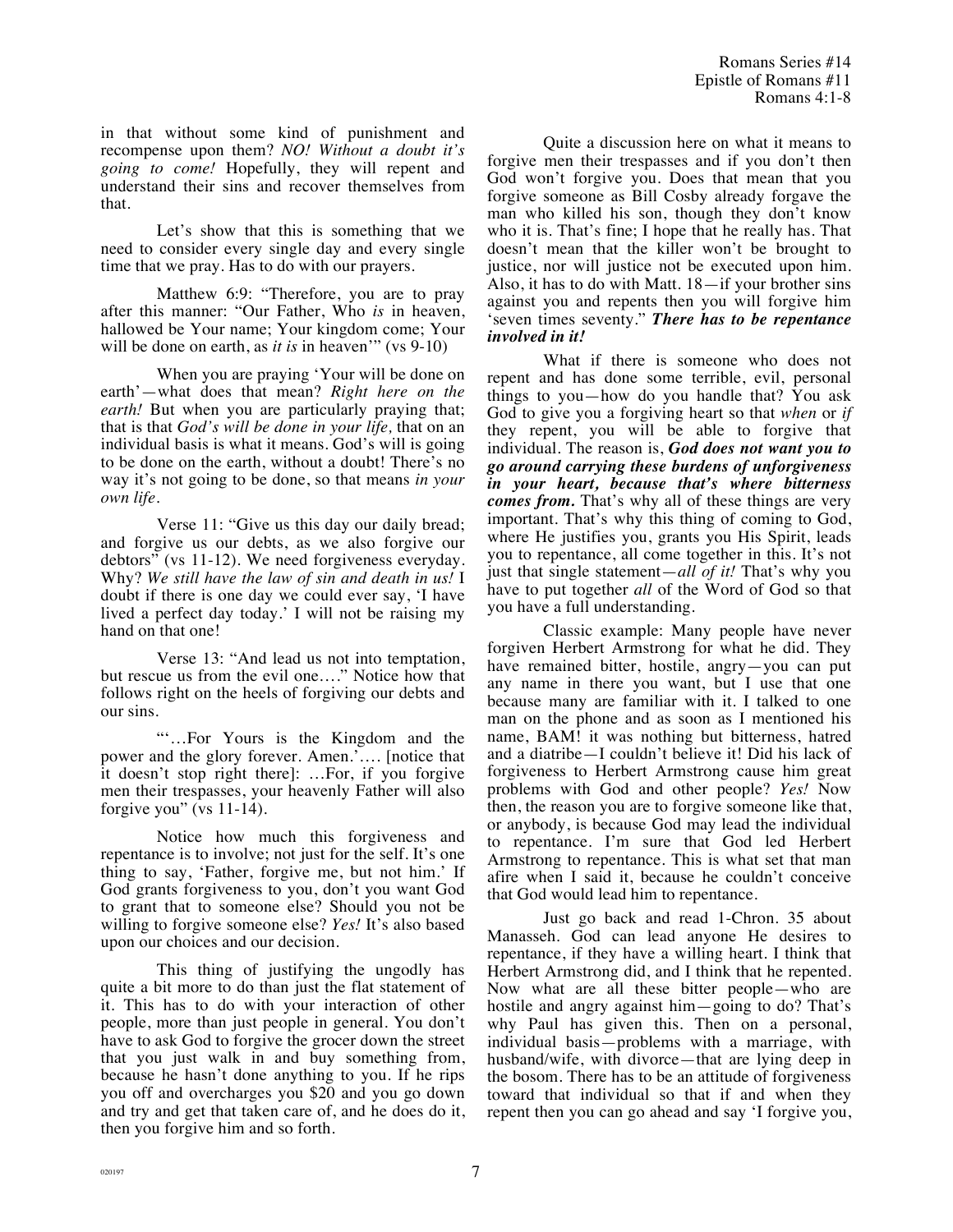too.' If you don't forgive then it's going to cut you off from God and your Father is not going to forgive you your trespasses. God makes it very important for you. He gives you incentive—doesn't He?

What if you go to God and say, 'I know I have to forgive this individual' but I really don't want to. Then what do you do. That's a place to start. You need to do that; you need to get rid of that feeling because how can you love and help that person at a later date? *You cannot do it!* Very profound! Very important! All of this comes to bear in Rom. 4 and having to do with Abraham, and having to do with the whole principle of how God deals with people. What have we been talking about? *The heart and the mind!* We've been talking about the inner work of *belief and faith vs the outer work of works*; and the outer work of circumcision.

Romans 4:8: "Blessed *is the* man to whom *the* Lord will not impute *any* sin." Once they have been forgiven (Psa. 103). He forgives all of our sins and all of our iniquities and removes them from us as far as the East is from the West.' And when there is, there is no imputing of sin. How can there be if it's forgiven? If it's totally covered by Christ? *That is the blessedness of grace!*

Verse 9: "Now then, *does* this blessedness *come* upon the circumcision *only*… [the so-called 'chosen people'] …or also upon the uncircumcision? For we are saying that faith was imputed to Abraham for righteousness…. [that's what the Scripture says] …In what condition, therefore was it imputed?…." (vs 9-10).

Paul has a great big 'gotcha!' for all of the technicalities and all the legalists of the Jews, because now they can go back and read in Gen. 15 when this was given, and read when he was circumcised.

"…When he was in circumcision, or in uncircumcision? Not in circumcision, but in uncircumcision" (v 10). Very important! Belief was from the heart!

Verse 11: "And *afterwards* he received *the* sign of circumcision, *as* a seal of the righteousness of the faith that *he had* in the *condition of* uncircumcision…"—which is true, but we are going to see that there were two distinct covenants. Actually three altogether: Gen. 15; 17, 22. All three of those were separate covenants with different circumstances.

"…that he might become *the* father of all those who believe…" (v 11). That goes right back to Gen. 12:1-2: 'I will make you a father of many nations'—for those who are believing.

"…though they have not been circumcised, in order that the righteousness *of faith* might also be imputed to them" (v 11).

So, not only do we have the Law, but we also have case history. What Paul is doing in a legal sense is *using a legal term that is called 'precedent.'* Precedent is the ground of law. Precedent is what God has done, which took place *before* the circumcision occurred, so therefore, that was purposefully done by God so that He could call all of those who were not circumcised and bring them to the faith of Christ. That's what he's saying.

Verse 12: "And *that he* might become *the* father of *the* circumcision—not to those who are of the circumcision only, but also to those who walk in the footsteps of the faith of our father Abraham, which he had during *his* uncircumcision. For the promise to Abraham, or to his seed, that he should be heir of the world, *was* not *given* through law; rather, *it was* through *the* righteousness of faith; because if those of *the* law *be the* heirs, *then* faith is made void, and the promise *is* made of no effect" (vs 12-14). That's why he started with the promise.

We will look at the detail of when this occurred. Then we will compare that with James 2, because there is supposedly a conflict in the Bible, which there never is. The conflict is supposedly that James says that Abraham was 'justified by works'; Paul says Abraham was 'justified by faith.' Let's look at the faith one first.

Genesis 15:4: "And behold, the Word of the LORD *came* to him saying, 'This man shall not be your heir…'" That's a very interesting thing we need to understand.

- Was the proclivity there for Abraham to do some kind of *work*? *Yes!*
- Was the proclivity there—and it's with everyone of us—to do something for God?

'We'll tell God how to do this…' *or* we will misapply a law that God already had to the wrong circumstances.

Verse 1: "After these things the Word of the LORD came to Abram in a vision, saying, 'Fear not, Abram, I *am* your shield and your exceedingly great reward.' And Abram said, 'Lord GOD, what will You give me since I go childless, and the heir of my house *is* this Eliezer of Damascus?'" (vs 1-2).

This was one of the laws: If you have no seed you can take your chief servant and you can appoint him as your heir.

Verse 3: "And Abram said, 'Behold, You have given no seed to me; and lo, one born in my house is my heir."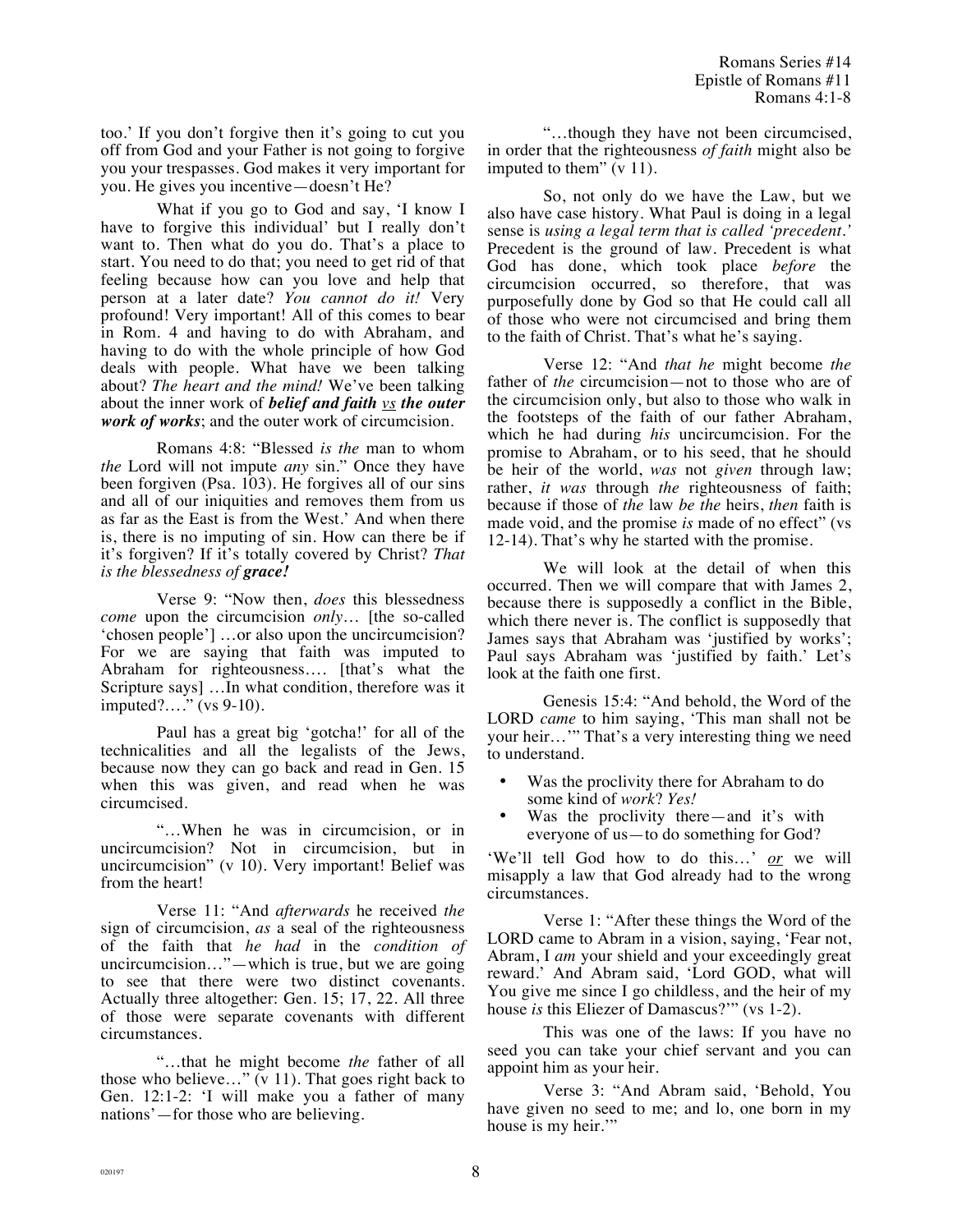He didn't just exactly understand what was going to happen. He was called at age 75 and now we're probably dealing with about age 85 at this particular place, and the promise was given but never received. How is God going to make of him the 'father of many nations' and the whole 'world be blessed in him,' and his wife through all these years of marriage didn't have single child. Lo and behold, many times they probably tried and tried and tried and after being about 85-years-old you get a little weary in trying. You've pretty well concluded that nothing is going to happen.

Verse 4: "And behold, the Word of the LORD *came* to him saying, 'This man shall not be your heir; but he that shall come forth out of your own loins shall be your heir."

What proof? *God did not take him down to the local health food store and buy him potency pills!* He did not give him a secret potion. What did He do? *There were no works involved!*

Verse 5: "And He brought him outside and said, 'Look now toward the heavens…'" Why is this so important? What did Jesus say? *Heaven and earth may pass away, but My Word shall not!*

So, if He takes him out and shows him the heavens at night and He says, "'…and number the stars—if you are able to count them.' And He said to him, 'So shall your seed be.'" (v 5).

- What was the only thing that Abraham could do?
- Was there a work? *No!*
- Was there something that God said go do and it will happen? *No!*

But He showed him the heavens. If God is standing right next to you and showing you the heavens and showing you the stars that He has created and says, 'I'm going to give your seed from your own body and they're going to be just like all of these stars'—

- *You believe!*
- You believe that God told you the truth!
- You believe that God was able to perform it!

*That belief* in the Word of God and the goodness of God—though yet unfulfilled—*was counted as righteousness!*

Verse 6: "And he believed in the LORD. And He accounted it to him for righteousness." So, there was *no work to do! No commandment to follow!* 

Let's look at the other account, and we will

see that, lo and behold, there is no contradiction at all.

James 2:18: "But someone is going to say, 'You have faith, and I have works.' *My answer is:* You prove your faith to me through your works, and I will prove my faith to you through my works. Do you believe that God is one? You do well… [that's no big deal, everybody ought to know that] …*to believe this*. Even the demons believe and tremble *in fear.* But are you willing to understand, O foolish man, that faith without works is dead? Was not Abraham our father justified by works when he offered up Isaac, his own son, upon the altar?" (vs 18-21).

Are we talking about Gen. 15 or Gen. 22? *We're talking about two different occurrences!* This one of offering up Isaac was in Gen. 22, a different occurrence. Was there something he was to do? *Yes!* If he believed God, was he to do what God said? *Yes!*

Verse 22: "Do you not see that faith was working together with his works, and by works *his* faith was perfected? And the Scripture was fulfilled which says, 'Now, Abraham believed God, and it was reckoned to him for righteousness'; and he was called a friend of God" (vs 22-23). He added a little bit to it; *yes, he did!* He added that *he was a friend of God!*

Verse 24: "You see then that a man is justified by works, and not by faith only"—when *works* are required! You have to understand that.

What *work* could Abraham do after God said, 'Look into the heavens and I'm promising you that that's how your seed is going to be'? He'd already been doing the works and trying for how many years. This occurrence was that there was something he had to do.

Verse 25: "Now, in the same manner also, was not Rahab the harlot justified by works when, after receiving the messengers, she sent *them* out a different way? For as the body without *the* spirit is dead, in the same way also, faith without works is dead" (vs 25-26).

Let's see that God commanded him to do something, and let's recall what we started out with:

Genesis. 26:5: "Because Abraham obeyed My voice and kept My charge, My commandments, My statutes, and My laws."

Genesis 22:1: "And it came to pass after these things that God tested Abraham, and said to him, 'Abraham!' And he said, 'Here I am.' And He said, 'Take now your son, your only *son* Isaac…'" (vs 1-2). Ishmael was not counted as his son, though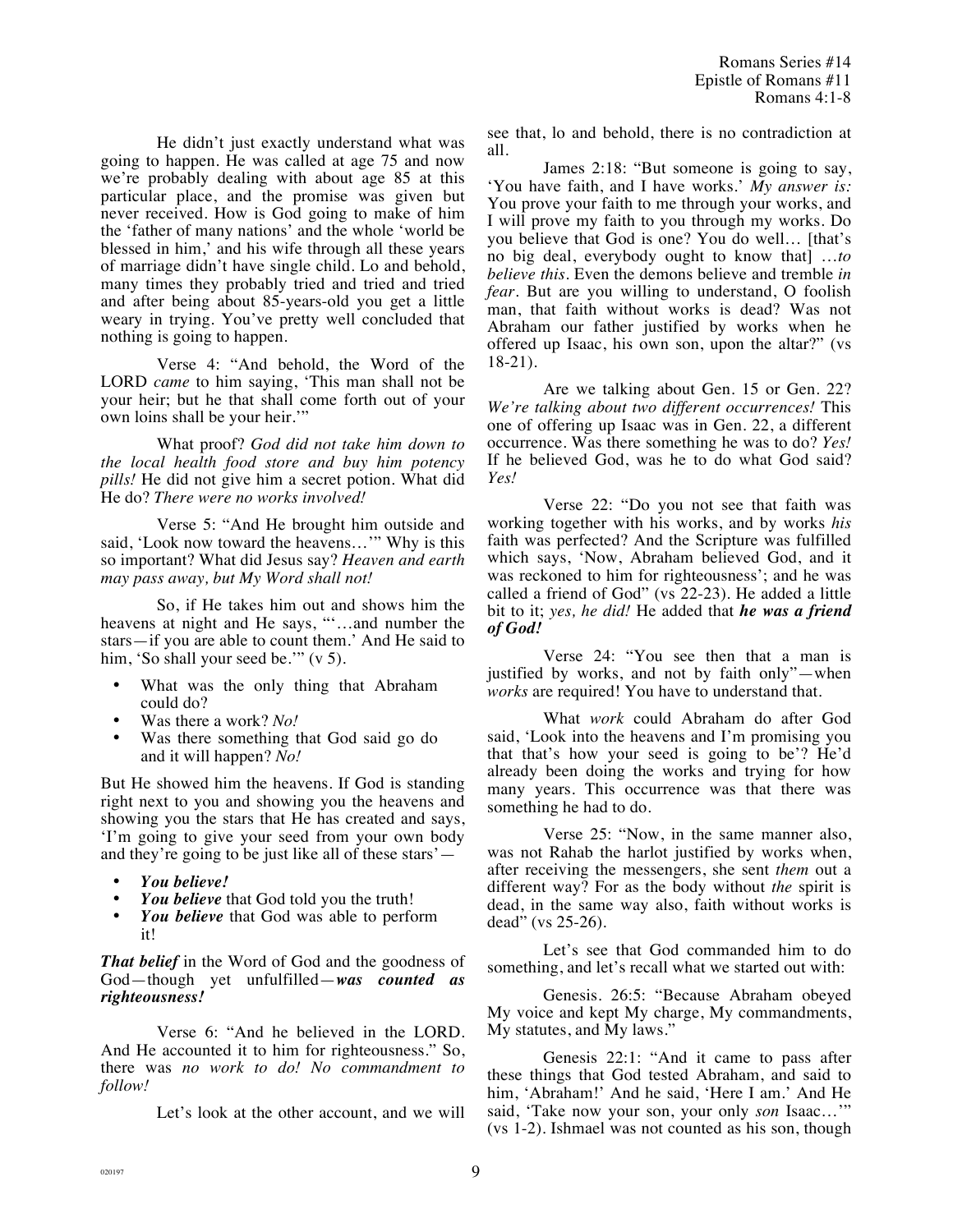## he was. Why? *Because Ishmael came from Hagar!*

"'…whom you love, and go into the land of Moriah, and offer him there for a burnt offering upon one of the mountains which I will tell you.' And Abraham rose up early in the morning and saddled his donkey, and took two *of* his young men with him, and Isaac his son. And he split the wood for the burnt offering, and rose up and went to the place of which God had told him. Then on the third day Abraham lifted up his eyes and saw the place afar of  $f''$  (vs 1-4).

He was doing everything that God said. If you believe God are there works you are to do? *Yes!* If God says, 'Remember the seventh-day, to keep it Holy'—the Sabbath Day—'and do no work in it,' what are you to do? *You're to observe the seventhday Sabbath as God said!*

Let's tie this all together; there are *works* we are to do! Let me call your attention to what Jesus said to all of the churches: *'I know your works!'* Did He have things to say about their works? *Yes!* Did He say He was going to judge them by their works? *Yes!* Some of their works were not the good works that God ordained for them to walk in.

Ephesians 2:8: "For by grace you have been saved through faith, and this *especially* is not of your own selves; *it is* the gift of God, not of works… [that you do of your own initiative] …so that no one may boast" (vs 8-9). One of the works of Abraham that he thought of was: 'Let it be Eleazar, my chief servant.'

Verse 10: "For we are His workmanship, created in Christ Jesus unto *the* **good works**… [that's how faith is made perfect; by good works] ... that God ordained beforehand in order that we might walk in them."

That's the way of the Lord; to walk in them! That's what Abraham did. Here is the work that Abraham had to do: In obeying the voice of God, does this conflict with what he did in Gen. 15? *No!*

- he believed
- counted to him for righteousness
- Isaac was born

However old he is at this particular case, it says 'lad.' I would have to say he would probably have to be just before 20-years-old, after thinking that through again—when this occurred. Otherwise you wouldn't call him a 'lad.' When he's 21 he's a man.

Genesis 22:5: "And Abraham said to his young men, 'You stay here with the donkey, and I and the boy will go yonder and worship, and come again to you.' And Abraham took the wood of the burnt offering and laid it upon Isaac his son…." (vs 5-6).

That was quite a task. Think about that! Of course, Isaac knew what was going to happen carrying the wood for his own death.

"…And he took the fire *pot* in his hand, and a knife. And they both went together. And Isaac spoke to Abraham his father and said, 'My father.' And he said, 'Here I *am*, my son.' And he said, 'Behold the fire and the wood. But where is the lamb for a burnt offering?'…. [He knew!] …And Abraham said, 'My son, God will provide Himself a lamb for a burnt offering.' So, they both went on together" (vs 6-8).

That's faith, too—isn't it? That had to be imputed to him for righteousness. Believing, even in spite of doing the things that He had said to do. Yes, *God will provide!* Great lesson for us! Even at the last minute, *God will provide!* And with every temptation He will provide a way of escape! There it is!

Verse 9: "And they came to the place of which God had told him. And Abraham built an altar there and laid the wood in order. And he bound his son Isaac and laid him on the wood, upon the altar. And Abraham stretched out his hand and took the knife to slay his son" (vs 9-10). Did everything that God said right down to the last detail!

Verse 11: "And the angel of the LORD called to him from the heavens and said, 'Abraham! Abraham!' And he said, 'Here I *am*.' And He said, 'Do not lay your hand upon the lad, nor do anything to him, **for now I know that you fear God**…" (vs 11-12).

Look at all the trying and testing that he went through, and God finally said, *'Now I know'!* I think that's what God wants to know from us today. Does God now know that we love God and fear Him, and will do the things that He wants us to do? Are we going to have the same faith as Abraham? And that's the whole story, which Paul is writing about in Rom. 4, and that James is writing about if we have the faith that we say we have—**are we going to do the things that God wants us to do?**

"…**now I know**…" (v 12). I think that's what is coming upon the Church today; God wants to know, and *know without a doubt!*

"…seeing you have not withheld your son, your only son, from Me" (v 12). I don't care what the Arabs say, this was NOT Ishmael! There's no way it can be.

Verse 13: "And Abraham lifted up his eyes and looked, and behold, behind *him* a ram was